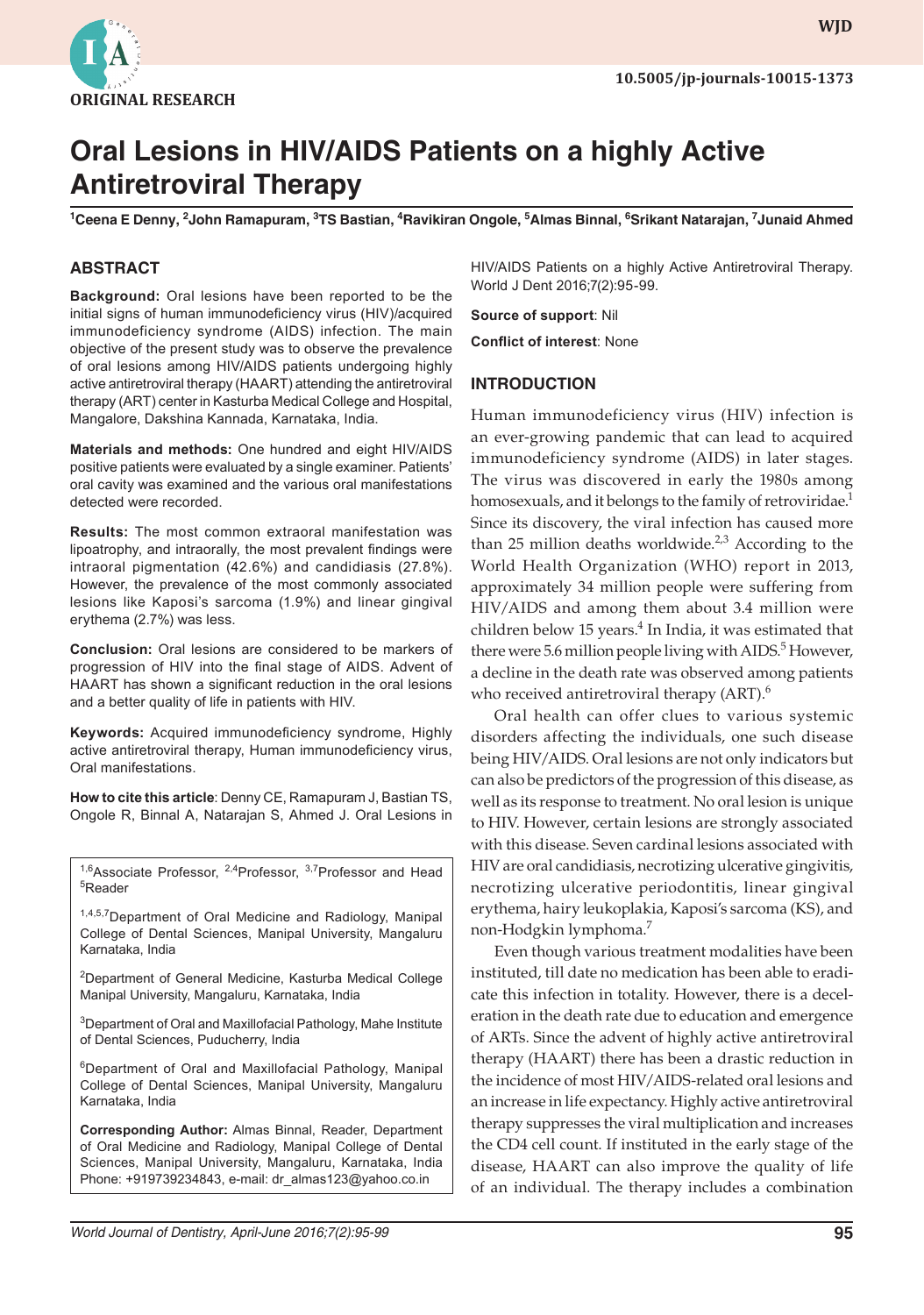of nucleoside reverse transcriptase inhibitors (NRTIs), non-NNRTIs, protease inhibitors, fusion inhibitors, entry inhibitors, and HIV integrase inhibitors. $8<sup>8</sup>$ 

Studies pertaining to the oral manifestations of HIV/ AIDS patients on HAART therapy are sparse. Hence, the present study was undertaken with the aim of evaluating the oral manifestations in HIV/AIDS patients on HAART.

#### **MATERIALS AND METHODS**

A cross-sectional observational type of study design was employed in the present work. The study was conducted among HIV positive patients visiting the ART center at Kasturba Medical College and Hospital, Mangalore, for HAART treatment. Patients who presented with oral manifestations were referred to the Department of Oral Medicine and Radiology for clinical examination and the diagnosis of the oral lesions. The study was approved by the Institutional Ethics Committee. Patients who were not on HAART were excluded from this study.

All the patients were informed about the purpose of this study, and information regarding demography, oral complaints, and medical and drug history was recorded. The patients were evaluated for both extraoral and intraoral lesions on the dental chair under artificial light using disposable instruments, double gloves and mask, and protective eyewear.

Data was entered into a Microsoft excel spreadsheet and Statistical Package for the Social Sciences (SPSS) 20 was used for analysis. Chi-square statistical analysis was carried out to see the association of the various oral manifestations with HAART.

#### **RESULTS**

The study group consisted of 108 randomly selected HIV positive patients, among which 64 were males and 44 were females. The youngest was 10 years old and the oldest was 71 years old, with a mean age range of  $43.48 \ (\pm 10)$  years. Two children were below 15 years (1.8%). Most of the patients were between 41 and 50 years (42.6%) (Table 1). Most of the patients were housewives  $(n=32, 29.62\%)$ , jobless (n=21, 19.44%), and employed (n=87, 80.55%).

Of the 108 patients, 64 (59.3%) had extraoral manifestations, 106 (98.1%) had soft tissue changes, and 96 (88.9%) had hard tissue manifestations. The most common extraoral manifestation observed was lipoatrophy (n=42, 38.9%) and herpetic lesions ( $n=3$ , 2.8%). Intraorally, soft tissue lesions seen in the descending frequency were intraoral pigmentation (n = 46, 42.6%), candidiasis (n = 30, 27.8%), gingivitis (n=20, 18.8%), major aphthous ulcer  $(n=6, 5.6\%)$ , lichenoid reaction and hairy leukoplakia (n=4, 3.7%), malignancy and linear gingival erythema  $(n=3, 2.7%)$ , KS  $(n=2, 1.9%)$ , and ranula  $(n=1, 0.9%)$ . The hard tissue findings were dental caries  $(n=66, 61.1\%)$ , periodontitis ( $n=52$ , 48.1%), and wasting disease ( $n=8$ , 7.4%), and others are shown in Table 2.

Oral manifestations that were not characteristic of HIV/AIDS in the present study were oral submucous fibrosis (3.7%) and leukoplakia (8.3%). Most of the patients had multiple lesions  $(n = 94, 87\%)$ , 10  $(9.3\%)$ patients had single lesions, and 4 (3.7%) subjects had no lesions (Table 3).

#### **DISCUSSION**

In the present study, the majority of the patients were in their 4th decade, which was similar to the results of Bravo et al.<sup>9</sup> Further, a male predominance was observed in the present study, confirming the reports of Ashish Bodhade et al<sup>10</sup> and Ranganathan et al,<sup>11</sup> who noted that there was a male predominance in South India and even other parts of the world.

However, there have been reports of female predominance in Africa.<sup>12</sup> The low percentage of children (< 15 years) in our study could be due to the reason that we had less of pediatric patients (1.8%) in our study. Most of the females were housewives, which was similar to studies done by Annapurna et al.<sup>13,14</sup> Majority of them were illiterate and could have been victims due to their poor knowledge about transmission from their spouses.

The most common extraoral manifestation observed in the present study subjects was lipoatrophy, which could be due to the side effect of HAART, especially NRTIs.<sup>15</sup> Majority of the patients who had lipoatrophy were on zidovudine, and three were on stavudine, confirming the

|                            |        |              | Age  |           |           |       |      |        |
|----------------------------|--------|--------------|------|-----------|-----------|-------|------|--------|
| Sex * Age cross-tabulation |        |              | < 30 | $31 - 40$ | $41 - 50$ | 51–60 | >61  | Total  |
| Sex                        | Male   | Count        | 4    | 12        | 30        | 13    | 5    | 64     |
|                            |        | % within sex | 6.2% | 18.8%     | 46.9%     | 20.3% | 7.8% | 100.0% |
|                            | Female | Count        | 4    | 16        | 16        | 6     |      | 44     |
|                            |        | % within sex | 9.1% | 36.4%     | 36.4%     | 13.6% | 4.5% | 100.0% |
| Total                      |        | Count        | 8    | 28        | 46        | 19    |      | 108    |
|                            |        | % within sex | 7.4% | 25.9%     | 42.6%     | 17.6% | 6.5% | 100.0% |

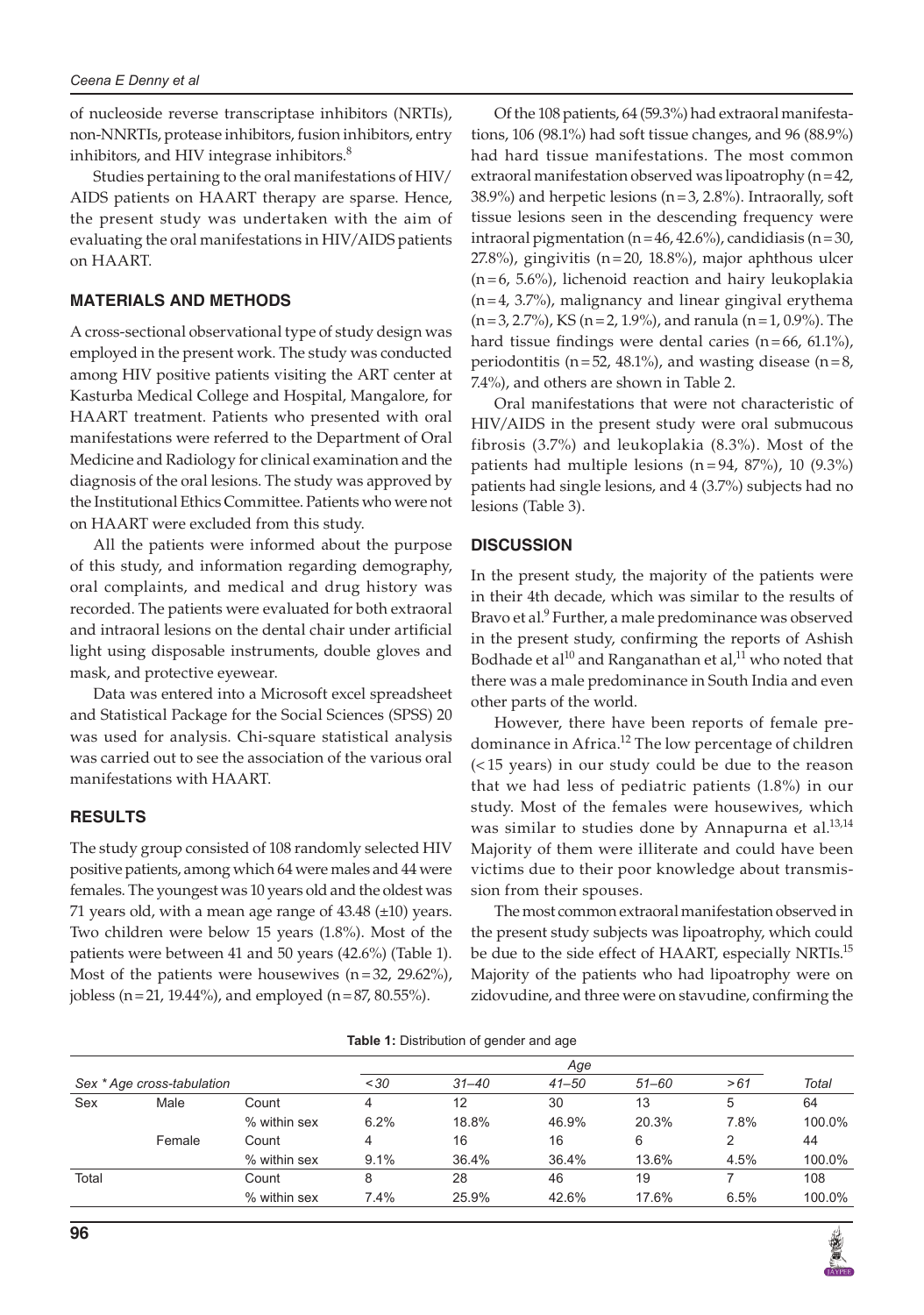|  |  |  | Oral Lesions in HIV/AIDS Patients on a highly Active Antiretroviral Therapy |  |
|--|--|--|-----------------------------------------------------------------------------|--|
|  |  |  |                                                                             |  |

| Table 2: Various oral manifestations |         |       |            |  |  |
|--------------------------------------|---------|-------|------------|--|--|
|                                      |         | Count | Column N % |  |  |
| Oral submucous fibrosis              | Absent  | 104   | 96.3       |  |  |
|                                      | Present | 4     | 3.7        |  |  |
| Depapillated tongue                  | Absent  | 105   | 97.2       |  |  |
|                                      | Present | 3     | 2.8        |  |  |
| Malignancy                           | Absent  | 105   | 97.2       |  |  |
|                                      | Present | 3     | 2.8        |  |  |
| Leukoplakia                          | Absent  | 99    | 91.7       |  |  |
|                                      | Present | 9     | 8.3        |  |  |
| Periodontitis                        | Absent  | 56    | 51.9       |  |  |
|                                      | Present | 52    | 48.1       |  |  |
| Post herpes                          | Absent  | 105   | 97.2       |  |  |
|                                      | Present | 3     | 2.8        |  |  |
| Gingivitis                           | Absent  | 88    | 81.5       |  |  |
|                                      | Present | 20    | 18.5       |  |  |
| Lipoatrophy                          | Absent  | 66    | 61.1       |  |  |
|                                      | Present | 42    | 38.9       |  |  |
| Dental caries                        | Absent  | 42    | 38.9       |  |  |
|                                      | Present | 66    | 61.1       |  |  |
| Edentulous                           | Absent  | 56    | 51.9       |  |  |
|                                      | Present | 52    | 48.1       |  |  |
| Periapical granuloma                 | Absent  | 107   | 99.1       |  |  |
|                                      | Present | 1     | 0.9        |  |  |
| Hairy leukoplakia                    | Absent  | 104   | 96.3       |  |  |
|                                      | Present | 4     | 3.7        |  |  |
| Aphthous ulcer                       | Absent  | 102   | 94.4       |  |  |
|                                      | Present | 6     | 5.6        |  |  |
| Candidiasis                          | Absent  | 78    | 72.2       |  |  |
|                                      | Present | 30    | 27.8       |  |  |
| <b>Fissured tongue</b>               | Absent  | 104   | 96.3       |  |  |
|                                      | Present | 4     | 3.7        |  |  |
| Intraoral pigmentation               | Absent  | 62    | 57.4       |  |  |
|                                      | Present | 46    | 42.6       |  |  |
| Ulcer                                | Absent  | 107   | 99.1       |  |  |
|                                      | Present | 1     | 0.9        |  |  |
| Ecchymosis                           | Absent  | 107   | 99.1       |  |  |
|                                      | Present | 1     | 0.9        |  |  |
| Xerostomia                           | Absent  | 105   | 97.2       |  |  |
|                                      | Present | 3     | 2.8        |  |  |
| Kaposi's sarcoma                     | Absent  | 108   | 100.0      |  |  |
|                                      | Present | 0     | 0.0        |  |  |
| Wasting disease                      | Absent  | 100   | 92.6       |  |  |
|                                      | Present | 8     | 7.4        |  |  |
| Lichenoid reaction                   | Absent  | 104   | 96.3       |  |  |
|                                      | Present | 4     | 3.7        |  |  |
| Ranula                               | Absent  | 107   | 99.1       |  |  |
|                                      | Present | 1     | 0.9        |  |  |
| Linear gingival erythema             | Absent  | 105   | 97.2       |  |  |
|                                      | Present | 3     | 2.8        |  |  |

results of Angela et al.<sup>16</sup> Hakeem et al<sup>17</sup> reported two cases of lipodystrophy in patients on HAART. Lipodystrophy is highly prevalent in patients on HAART, and once it occurs, there is less chance of it getting reversed.<sup>18</sup> Similarly, Pujari et al<sup>19</sup> reported high prevalence of lipoatrophy in patients taking long-term HAART in western India.

*World Journal of Dentistry, April-June 2016;7(2):95-99* **97**

| <b>Table 3: Distribution of oral lesions</b> |   |       |            |  |  |
|----------------------------------------------|---|-------|------------|--|--|
|                                              |   | Count | Column N % |  |  |
| Number of oral lesions                       | U | 4     | 3.7        |  |  |
|                                              | 1 | 10    | 9.3        |  |  |
|                                              | 2 | 15    | 13.9       |  |  |
|                                              | 3 | 28    | 25.9       |  |  |
|                                              | 4 | 20    | 18.5       |  |  |
|                                              | 5 | 23    | 21.3       |  |  |
|                                              | 6 | 6     | 5.6        |  |  |
|                                              |   |       | 0.9        |  |  |
|                                              | 8 |       | 0.9        |  |  |

Nail changes in the form of longitudinal melanonychia and onychoschizia were observed in the present study. Cribier et al<sup>20</sup> found nail changes in their study subjects and linked it with immunosuppression. Blindness was also noted in a patient. Kestelyn and Cunningham<sup>21</sup> reported that blindness is a common complication and that these patients had a shorter life expectancy.

Intraorally, melanin hyperpigmentation was the most common manifestation, which was similar to the study by Nittayananta et al $^8$  and Sharma et al, $^{22}$  who reported that it could be due to HAART (zidovudine). However, Vasudevan et al $^{23}$  in their study reported that pigmentation of the oral mucosa could be due to stimulation of melanocytes, which could be associated with immunopathologic changes. Sharma et  $al^{22}$  reported that it was more predominant among Indian patients on HAART.

Candidiasis was the 2nd most common finding in the present study, and erythematous candidiasis was the most common variant, which is similar to the results of Sharma et al.<sup>22</sup> Prevalence of candidiasis among HIV patients is reduced, which could be due to high awareness among patients, thus seeking treatment in the early stages.<sup>23</sup>

Gingivitis was more common than periodontitis in our study, which was similar to the study by Masouredis et al, $24$  where they reasoned that it could be due to negligence of oral care. Aphthous ulcer, which is common in immunocompromised patients, was seen less in our study and is consistent with the study done by Ranganathan et al $^{11}$  in India.

Oral hairy leukoplakia (OHL) and KS are more prevalent in western and eastern countries when compared to Asian countries.<sup>25</sup> The former is more common among people with CD4 count less than 200; however, it can also be found in patients with CD4 count more than 500, indicating severe immunosuppression.<sup>26,27</sup> Similar to our study findings, Vasudevan et al<sup>23</sup> reported that OHL was rare among the Indian population. Kaposi's sarcoma is the most common tumor associated with HIV in Africa and USA, but the prevalence in India is less, even though the incidence of AIDS is very high.<sup>28,29</sup> Kaposi's sarcoma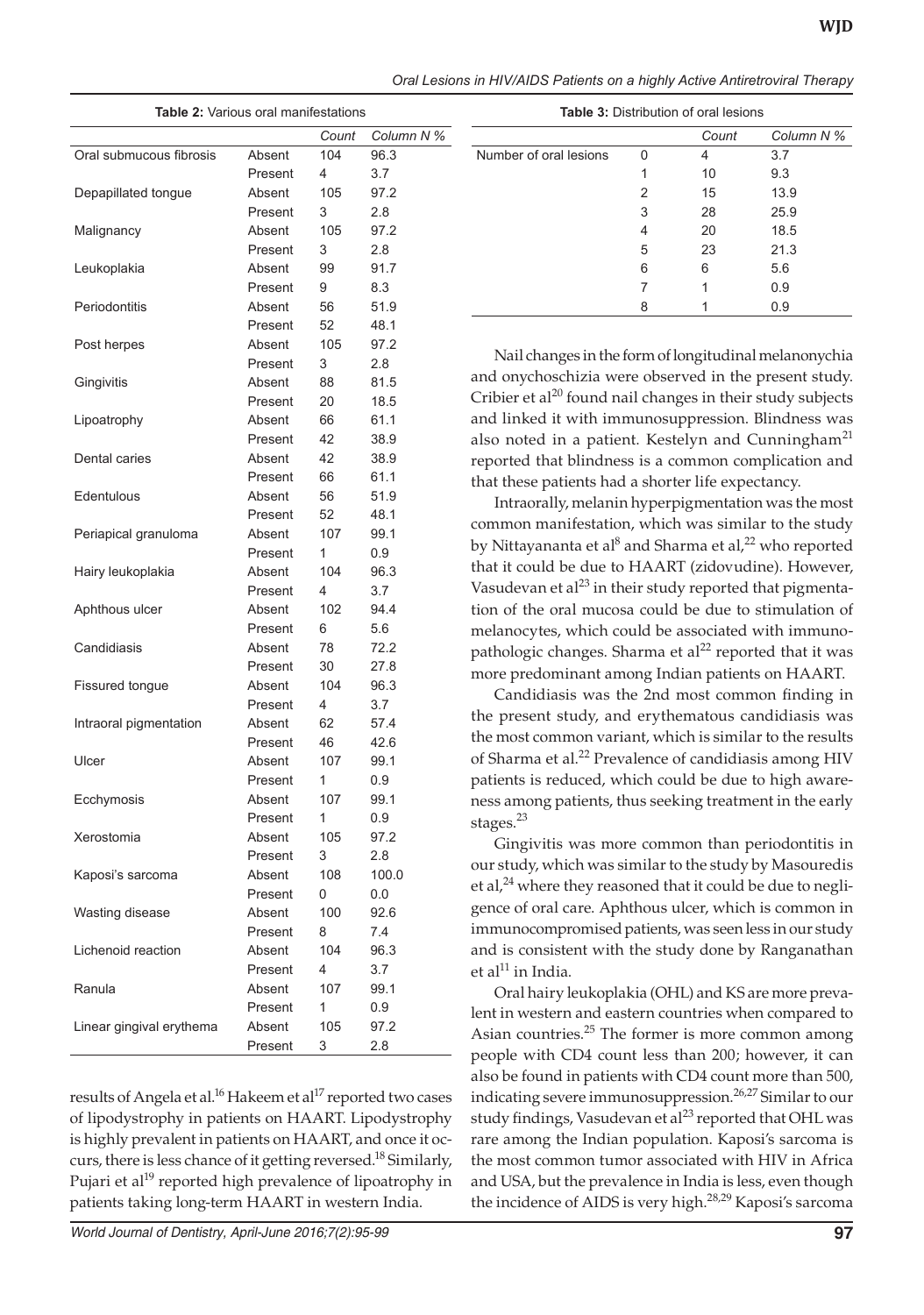could be one of the first manifestations of an occult HIV infection.<sup>30</sup> Thomas and Java<sup>31</sup> reported that among KS patients, oral lesions could be the first to occur and palate, oropharynx, and gingiva were the most common sites. In our study, both oral (palate) and eye involvement were seen.

Chidzonga and Rusakaniko<sup>32</sup> found that 88.5% of subjects with ranula were HIV positive and majority of them were children; hence, they concluded that ranula should be considered as an HIV/AIDS-associated lesion. On the contrary, in the present study, patients who had ranula were adults. Extensive fibrosis of the mucus salivary gland or inflammation or both could be the reason for causing obstruction leading to formation of mucocele.<sup>33</sup>

Similar to the reports of da Silva et al (2008), hard tissue findings in the present study were more common than the soft tissue manifestations. The common hard tissue findings in descending order were dental caries, edentulousness, periodontitis, wasting disease, etc. $34$ 

A drawback of the present study was that the subjects were not monitored further to know about the progression of the disease, whether new lesions occurred, or whether the existing lesions resolved. Further research could be focused on evaluating the association of CD4 count with respect to the various oral manifestations.

# **CONCLUSION**

Human immunodeficiency virus is a condition that displays a wide spectrum of oral manifestations. Even though HAART has improved the quality of life, increased life expectancy, and caused drastic reduction in the oral manifestations among HIV positive patients, oral manifestations still can act as markers for diagnosis and progression of the disease as well as for its response to treatment.

# **REFERENCES**

- 1. World Health Organization. Laboratory Guidelines for enumerating CD4 T lymphocytes in the context of HIV/AIDS; 2007.
- 2. Sharp PM, Hahn BH. Origins of HIV and the AIDS pandemic. Cold Spring Harb Perspect Med 2011 Sep;1(1):a006841.
- 3. Lakhashe S, Thakar M, Godbole S, Tripathy S, Paranjape R. HIV infection in India: epidemiology, molecular epidemiology and pathogenesis. J Biosci 2008 Nov;33(4):515-525.
- 4. UNAIDS. Global report: UNAIDS report on the global AIDS epidemic 2010 [Internet]. Geneva: UNAIDS; 2010. [cited 2012 Sep 18]. Available from: http:// www.unaids.org/documents/ 20101123\_globalreport\_em.pdf.
- 5. Knowledge Center Report on the global AIDS epidemic; 2006. Available from: www/UNAIDS.org/.
- 6. Palella FJ Jr, Baker RK, Moorman AC, Chmiel JS, Wood KC, Brooks JT, Holmberg SD; HIV Outpatient Study Investigators.

Mortality in the highly active antiretroviral therapy era: changing causes of death and disease in the HIV outpatient study. J Acquir Immune Defic Syndr 2006 Sep;43(1):27-34.

- 7. Coogan MM, Greenspan J, Challacombe SJ. Oral lesions in infection with human immunodeficiency virus. Bull World Health Organ 2005 Sep;83(9):700-706.
- 8. Nittayananta W, Talungchit S, Jaruratanasirikul S, Silpapojakul K, Chayakul P, Nilmanat A, Pruphetkaew N. Effects of long-term use of HAART on oral health status of HIV-infected subjects. J Oral Pathol Med 2010 May;39(5):397-406.
- 9. Bravo IM, Correnti M, Escalona L, Perrone M, Brito A, Tovar V, Rivera H. Prevalence of oral lesions in HIV patients related to CD4 cell count and viral load in a Venezuelan population. Med Oral Patol Oral Cir Bucal 2006 Jan1;11(1):E33-E39.
- 10. Bodhade AS, Ganvir SM, Hazarey VK. Oral manifestations of HIV infection and their correlation with CD4 count. J Oral Sci 2011 Jun;53(2):203-211.
- 11. Ranganathan K, Reddy BV, Kumarasamy N, Solomon S, Viswanathan R, Johnson NW. Oral lesions and conditions associated with human immunodeficiency virus infection in 300 south Indian patients. Oral Dis 2000 May;6(3):152-157.
- 12. Tukutuku K, Muyembe-Tamfum L, Kayembe K, Odio W, Kandi K, Ntumba M. Oral manifestations of AIDS in a heterosexual population in a Zaire hospital. J Oral Pathol Med 1990 May;19(5):232-234.
- 13. Annapurna CS, Prince CN, Sivaraj S, Ali IM. Oral manifestations of HIV patients in South Indian population. J Pharm Bioallied Sci 2012 Aug;4 (Suppl 2):S364-S368.
- 14. Kerdpon D, Pongsiriwet S, Pangsomboon K, Lamaroon A, Kampoo K, Sretrirutchai S, Geater A, Robison V. Oral manifestations of HIV infection in relation to clinical and CD4 immunological status in Northern and Southern Thai. Oral Dis 2004 May;10(3):138-144.
- 15. Sattler FR. Pathogenesis and treatment of lipodystrophy: what clinicians need to know. Top HIV Med 2008 Oct-Nov; 16(4):127-133.
- 16. McLigeyo AA, Lule G, Otieno CF, Kayima JK, Omonge E. Factors associated with the development of HIV associated lipodystrophy in patients on long-term HAART. Acad J 2012 Dec;5(12):448-454.
- 17. Hakeem L, Campbell IW, Bhattacharyya DP. HIV-associated lipodystrophy – a new metabolic syndrome. Br J Diabetes Vasc Dis 2008; 8:129-134.
- 18. Domingo P, Estrada V, López-Aldeguer J, Villaroya F, Martínez E. Fat redistribution syndromes associated with HIV-1 infection and combination antiretroviral therapy. AIDS Rev 2012 Apr-Jun;14(2):112-123.
- 19. Pujari SN, Dravid A, Naik E, Bhagat S, Tash K, Nadler JP, Sinnott JT. Lipodystrophy and dyslipidemia among patients taking first-line World Health Organization-recommended highly active antiretroviral therapy regimens in Western India. J Acquir Immune Defic Syndr 2005 Jun;39(2):199-202.
- 20. Cribier B, Mena M, Rey D, Partisani M, Fabien V, Lang JM, Grosshans E. Nail changes in patients infected with human immunodeficiency virus. A prospective controlled study. Arch Dermatol 1998 Oct;134(10):1216-1220.
- 21. Kestelyn PG, Cunningham ET. HIV/AIDS and blindness. Bull World Health Organ 2001 Feb;79(3):208-213.
- 22. Sharma G, Pai KM, Suhas S, Ramapuram JT, Doshi D, Anup N. Oral manifestations in HIV/AIDS infected patients from India. Oral Dis 2006 Nov;12(6):537-542.